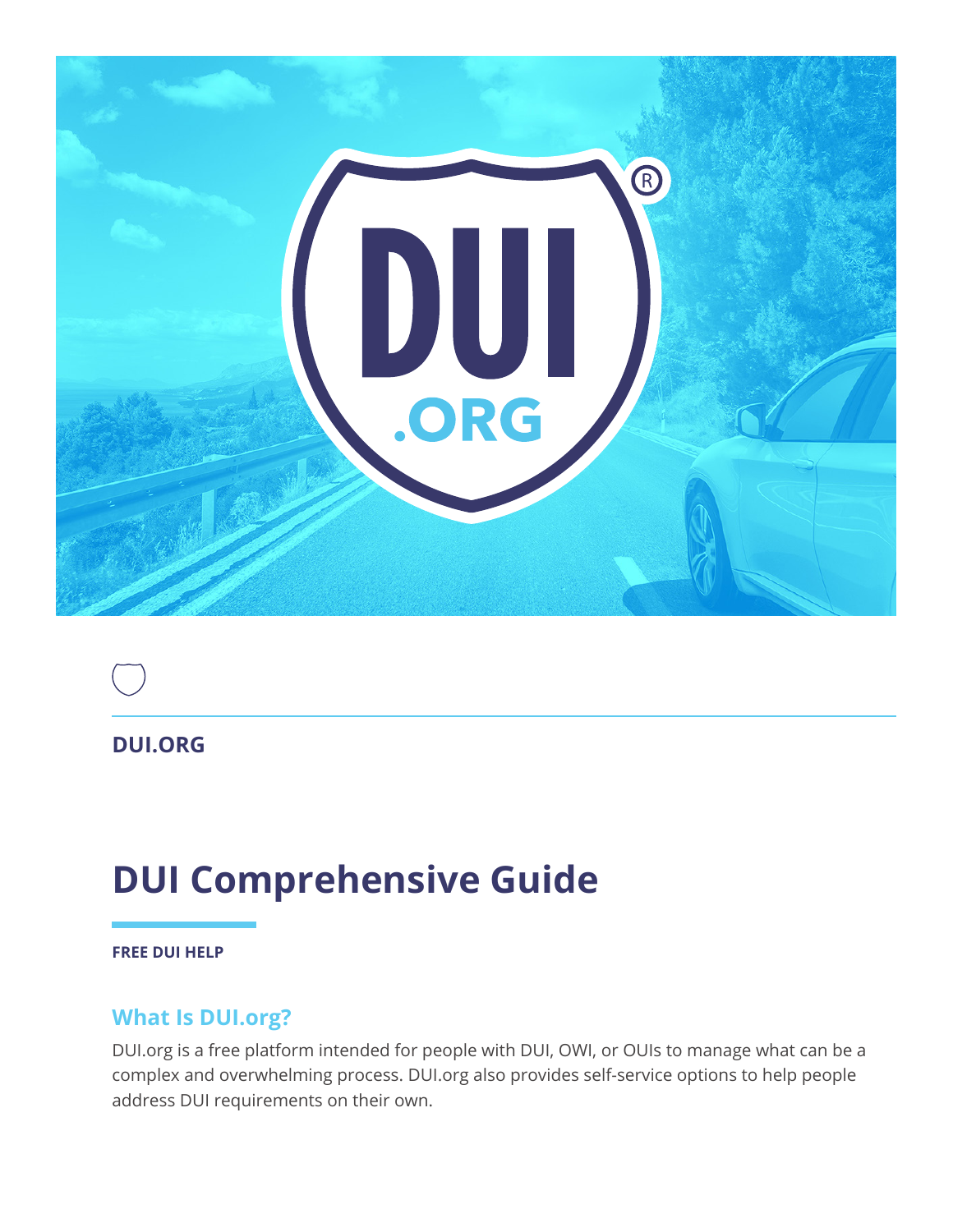## **Audit**

When you call, your DUI state expert will discuss the specifics of your individual case so that they can determine the best and easiest path for you.

## **Court Checklist**

Following a DUI arrest you'll need to complete a checklist of requirements from the court. We'll walk you through these steps.

### **State required paperwork**

In the state of Colorado, all offenders who are arrested for a DUI are mandated to complete paperwork before the reinstatement of their driving privileges. The forms required are specific to each case, and small mistakes can delay your license reinstatement. Ensuring these forms are completed accurately and submitted on time is essential in order to fulfill the requirements following a DUI conviction in Colorado. Your form requirements could include the following: affidavit for enrollment, DR2058, DR2643, DR2870 and/or reinstatement application.

### **Alcohol evaluations**

Individuals who have committed an alcohol related offense may be required to undergo an alcohol evaluation screening. This is often a required condition of license reinstatement. The alcohol evaluation screening will last roughly an hour and is to be completed in person at one of the providers listed below. Cost varies by provider. A course of treatment and education will be determined based off results from this evaluation. DUI weekend programs are often required along with additional alcohol courses based off the counselor's assessment. DUI Care partners with alcohol evaluation providers in over 40 cities across the state.

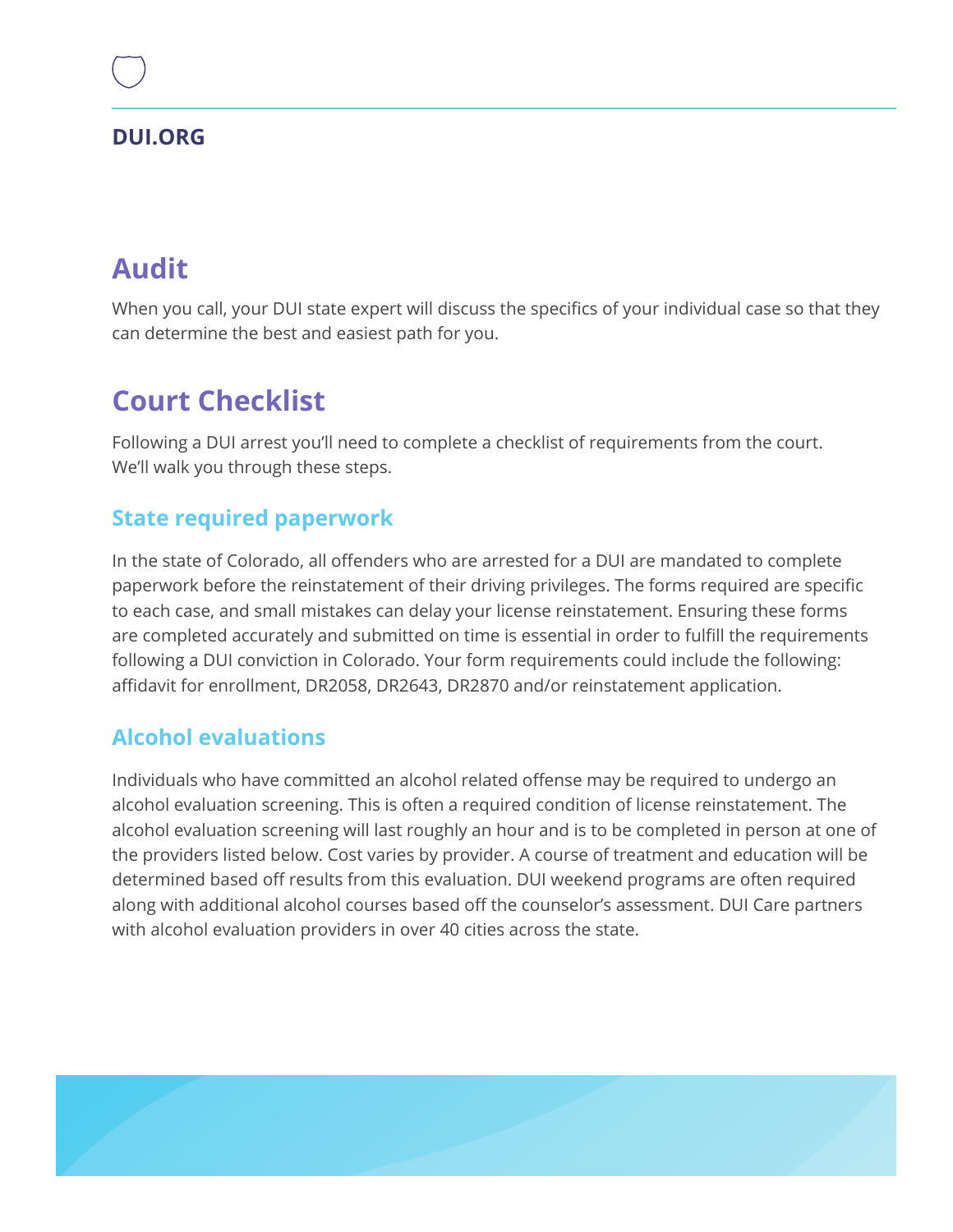### **Alcohol classes**

A Colorado court may require you to complete a series of alcohol classes as a condition of your DUI or alcohol related offense. This requirement may also be made as a condition of your license reinstatement. DUI Care partners with alcohol education and treatment providers in over 40 cities across the state.

#### **Education and Treatment Programs in Colorado**

There are various types of courses and treatment options offered to fulfill the Colorado treatment requirement. Level I and level II programs are the most common programs. Additional education and treatment may be required on an individual basis. Your alcohol evaluation or assessment will help determine the best course of education and/or treatment after your DWI/DUI conviction.

#### **What is Level I Alcohol and Drug Education?**

Level I consists of 12 hours alcohol and drug education over a minimum of 3 sessions. Level I treatment is required for minor offenders as well as first time offenders. Treatment is typically conducted in a group or classroom setting. DUI education and treatment must be provided in a face-to-face manner.

#### **What is Level II Alcohol and Drug Education?**

Level II programs consist of education and treatment. Tracks A-D are available depending on the severity of the offense. Level II programs consist of 24 hours of DUI Education over a 12 week period. This level of education is also provided in a classroom setting, with no more than 12 individuals regularly attending. DUI education and treatment services must be provided in a faceto-face manner.

#### **What is the Level II Four Plus Program?**

Level II Four Plus is a specialized treatment program for individuals who have been convicted of four or more impaired driving offenses in Colorado. It provides individuals with a more comprehensive program that combines education, therapy and treatment services. Individuals involved in this option will be engaged for a minimum of 18 months and 180 clinical contact hours.

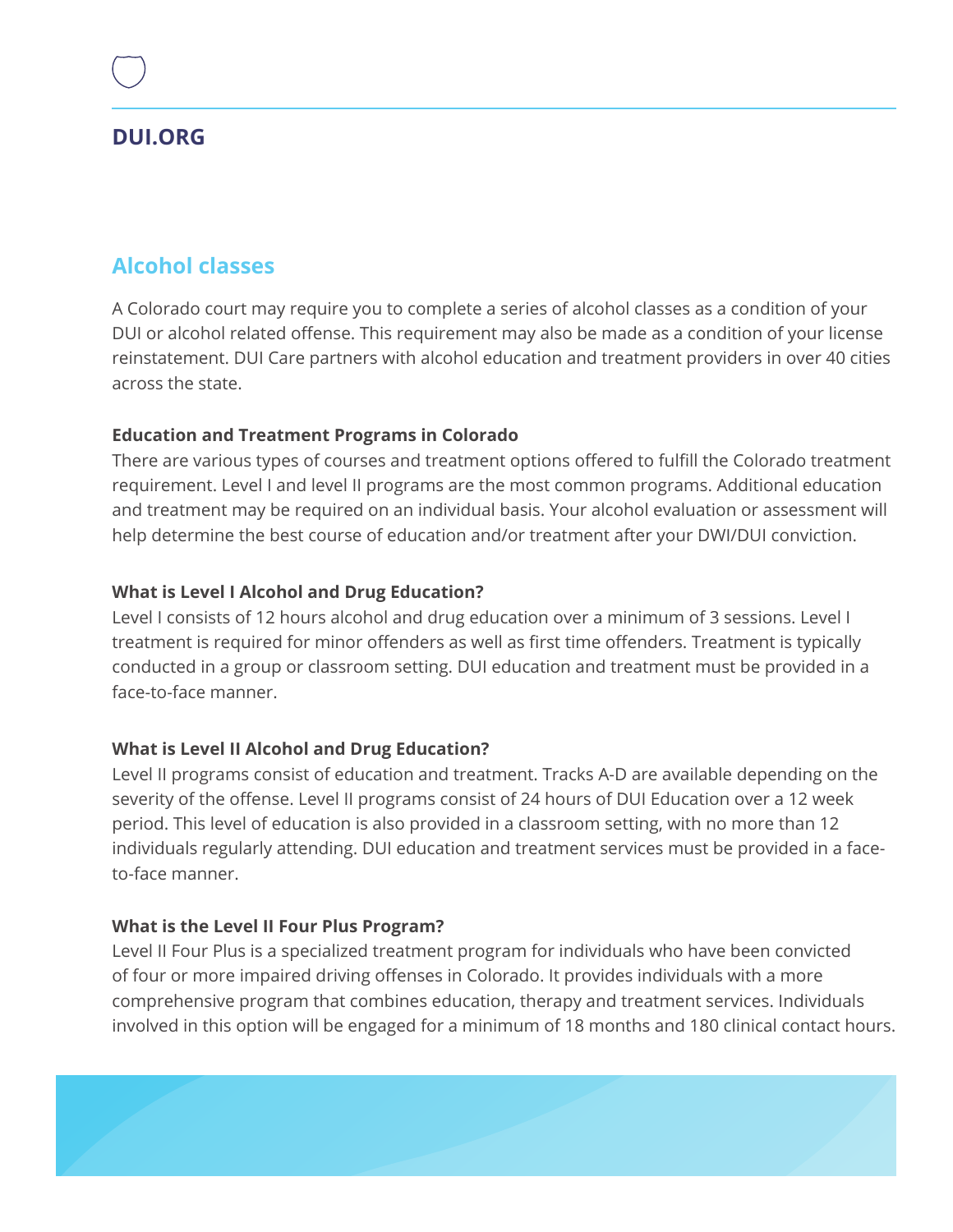#### **What is Level II Therapy?**

Level II Therapy is required after Level II Education is completed. Level II Therapy can range in length from 5 to 10 months depending on the track assigned. Track assignment will be based on offense number, BAC level and other indicators.

**TRACK A -** Consists of a minimum of 42 hours over at least 21 weeks, usually for first-time offenders with a BAC below 0.15

**TRACK B -** Consists of a minimum of 52 hours over at least 26 weeks, usually for first-time offenders with a BAC of 0.15 and above or for a refusing to take a breath test

**TRACK C -** Consists of a minimum of 68 hours over at least 34 weeks, usually for someone with a prior DWI/DUI conviction and a BAC below 0.15

**TRACK D -** Consists of a minimum of 86 hours over at least 43 weeks, usually for someone with a prior DWI/DUI and a BAC of 0.15 and above or a refusal

#### **What is Interlock Enhancement Counseling?**

Interlock Enhancement Counseling is a new intervention for DWI/DUI clients who have an alcohol ignition interlock installed in their vehicles. The program is 10 hours in length and spans over the period of 5 months. The program typically begins with a one-on-one session and is followed up by a group session in the same month. The IEC program may be used in addition to other education and treatment programs. The goal of the IEC program is to reduce failed starts due to alcohol ingestion and recidivism rates after the removal of an ignition interlock device.

## **SR-22 Insurance**

Part of getting a DUI is that you are required to carry a high-risk auto insurance policy for three years after your offense. This high-risk auto insurance policy is often referred to as SR-22 insurance. SR-22 is high-risk insurance for those who have been convicted of a DUI/OWI. An SR-22 is a document for high risk drivers provided by your insurance company. It is given to the DOT as verification that you will meet your state's minimum liability requirements for the next three years.